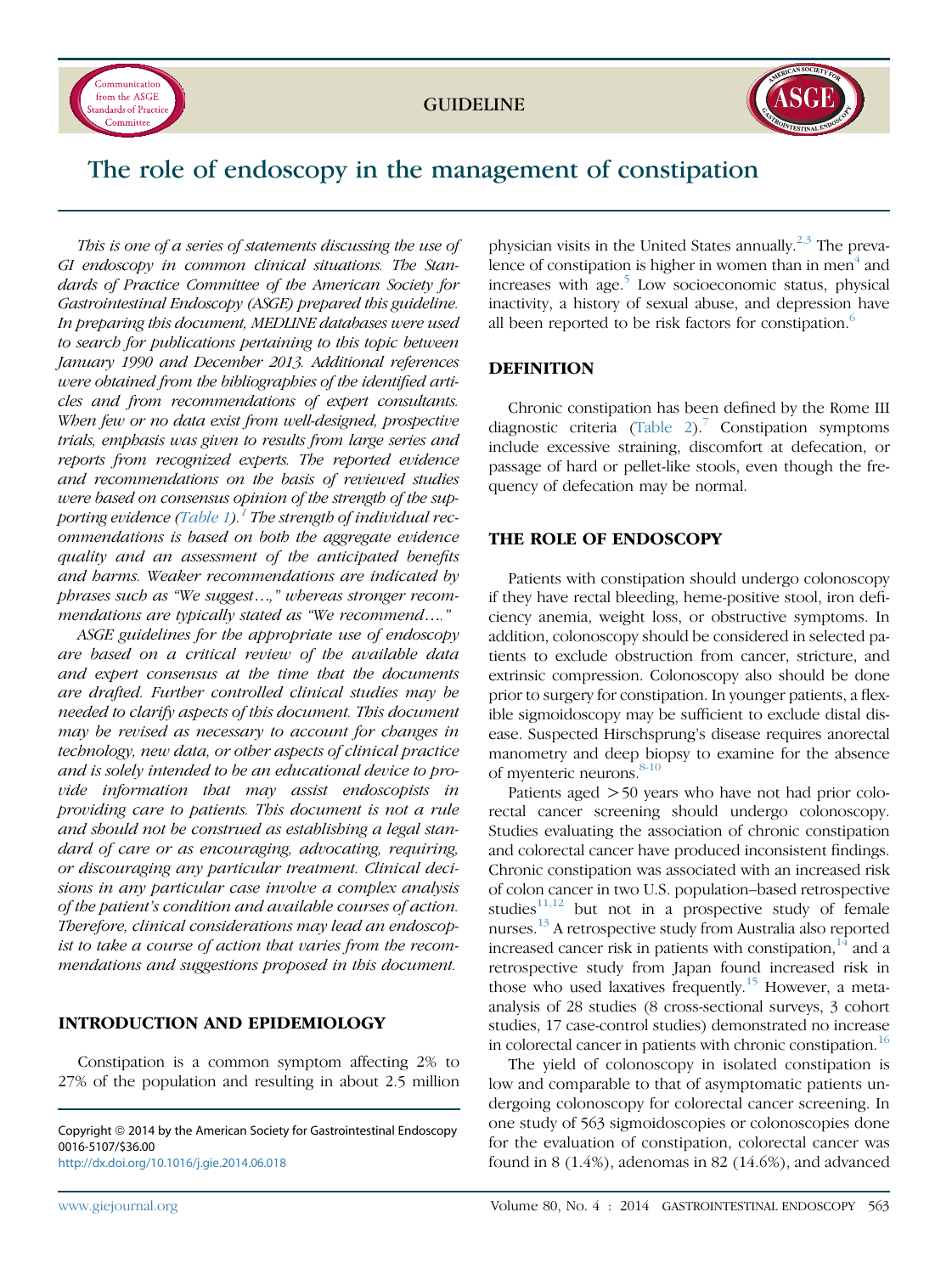<span id="page-1-0"></span>

| <b>Quality of evidence</b> | <b>Definition</b>                                                                                                                                | Symbol                 |
|----------------------------|--------------------------------------------------------------------------------------------------------------------------------------------------|------------------------|
| High quality               | Further research is very unlikely to change our confidence in the<br>estimate of effect.                                                         | $\oplus \oplus \oplus$ |
| Moderate quality           | Further research is likely to have an important impact on our confidence<br>in the estimate of effect and may change the estimate.               | <del>MAAN</del> C      |
| Low quality                | Further research is very likely to have an important impact on our<br>confidence in the estimate of effect and is likely to change the estimate. | ⊕⊕⊙                    |
| Very low quality           | Any estimate of effect is very uncertain.                                                                                                        | കുറ                    |



Criteria fulfilled for the previous 3 months, with symptom onset  $\geq$ 6 months prior to diagnosis:

1. Must include  $\geq$  2 of the following:

a. Straining during at least 25% of defecations

b. Lumpy or hard stools in at least 25% of defecations

c. Sensation of incomplete evacuation for at least 25% of defecations

d. Sensation of anorectal obstruction/blockage for at least 25% of defecations

e. Manual maneuvers to facilitate at least 25% of defecations

f. Fewer than 3 defecations per week

2. Loose stools are rarely present without the use of laxatives.

3. Insufficient criteria for irritable bowel syndrome.

lesions (cancer or adenoma with malignancy, high-grade dysplasia, villous features, or size  $>10$  mm) in 24  $(4.3\%)$ <sup>[17](#page-2-0)</sup> Another study that evaluated the yield of colonoscopy performed for the sole indication of constipation found that the prevalence of colorectal neoplasia was lower in patients with constipation than in those undergo-ing colonoscopy for routine colorectal cancer screening.<sup>[18](#page-2-0)</sup> A retrospective review of 41,775 index colonoscopies performed for colorectal cancer screening, constipation alone, or constipation with another indication found that patients with constipation alone had a lower risk of significant findings than patients undergoing colonoscopy for average-risk screening.[19](#page-2-0) Associated findings may include solitary rectal ulcer syndrome (indicating rectal prolapse), anal fissure, and melanosis coli (indicating chronic laxative use).

Colonoscopy may be used to provide therapy in some patients. Fibrotic strictures from inflammatory bowel disease,

surgery, or ischemia can be dilated at the time of colonoscopy.[20-23](#page-2-0) Percutaneous endoscopic cecostomy or colostomy has been used with favorable results in children with severe refractory constipation caused by conditions such as neurogenic bowel[.24,25](#page-2-0) In adults with acute colonic pseudoobstruction and neurogenic bowel, percutaneous endoscopic cecostomy may be effective when conservative treatment fails.<sup>26</sup> It is important to understand that colonoscopy has no role in stool disimpaction, although there are reports of colonoscopic removal of bezoar-induced fecal impaction[.27](#page-2-0)

Chronic constipation is an independent risk factor for inadequate bowel preparation for colonoscopy. $^{28}$  $^{28}$  $^{28}$  In these patients, a more aggressive regimen for colon cleansing should be considered.

# **SUMMARY**

- 1. We recommend that GI endoscopy should not be performed in the initial evaluation of patients presenting with symptoms of chronic constipation in the absence of alarm features or suspicion of organic GI disease.  $\bigoplus\bigoplus\bigodot$
- 2. We recommend that patients with constipation undergo colonoscopy to exclude organic disease if they have rectal bleeding, heme-positive stool, iron deficiency anemia, or weight loss prior to surgical therapy for chronic constipation.  $\oplus$  $\oplus$  $\oplus$
- 3. We recommend that patients aged  $>$  50 years presenting with constipation who have not previously had colon cancer screening should have a colonoscopy.  $\bigoplus \bigoplus \bigoplus$
- 4. We recommend colonoscopy to allow dilation of benign colon strictures and creation of percutaneous cecostomy when clinically appropriate and feasible.  $\oplus \oplus \oplus \odot$

# **DISCLOSURES**

M. Khashab is a consultant for Boston Scientific and Olympus America and has received research support